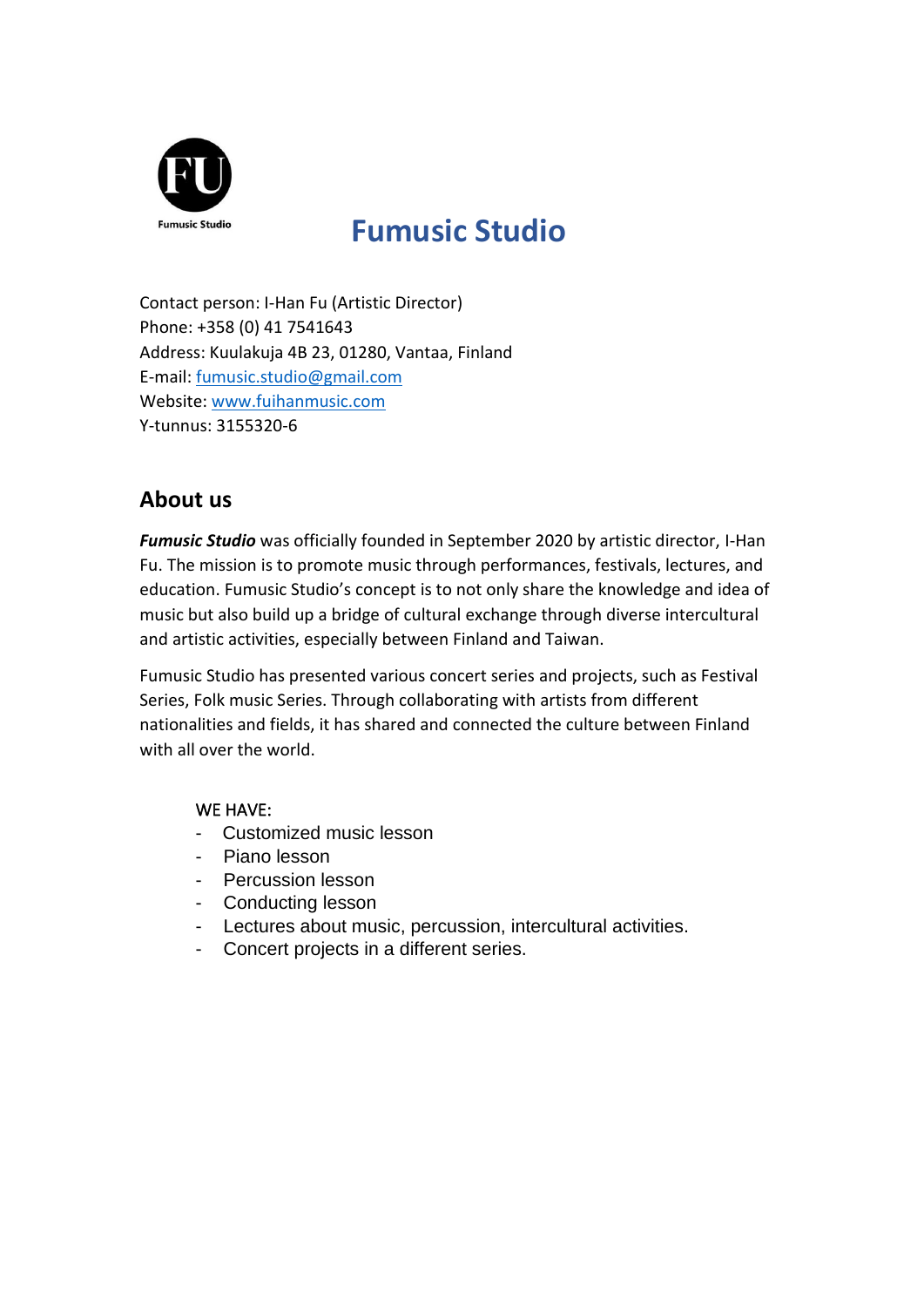# **Previous activities**

### 1. Title: **IMPROV**

Date: 20.11.2019 Place: Vapaan Taiteen Tila Link:<https://youtu.be/wynHXM4abHQ>

## 2. Title**: KESÄ**

Celebrating Juhannus Date: 21.6.2020 Place: Online (Youtube, Facebook Channel) Link:<https://youtu.be/BhnPClwsa6w>

### 3. Title: **Nuoret Taiturit**

Conducting Concert with Kuopio Symphony Orchestra Date: 26.8.2020 Place: Concert Hall, Kuopio Music Center Link:<https://youtu.be/DCW-JxzHcMs>

### 4. Title: **The Moon Represents My Heart**

Celebrating the Moon Festival Date: 21.6.2020 Place: Online (Youtube, Facebook Channel) Link:<https://youtu.be/ZlsAMClzwEI>

### 5. Title: **Folk Music Concert Series**

Concert with Mùgen Ensemble Date: 15.11.2020 Place: Vapaan Taiteen Tila, Helsinki Link:<https://youtu.be/FFsoGPUypoU>

6. Title: **2021 Lunar New Year Online Concert** Celebrating Lunar New Year Date: 12.02.2021 Place: Online (Youtube, Facebook channel) Link:<https://youtu.be/lHznNguBJUc>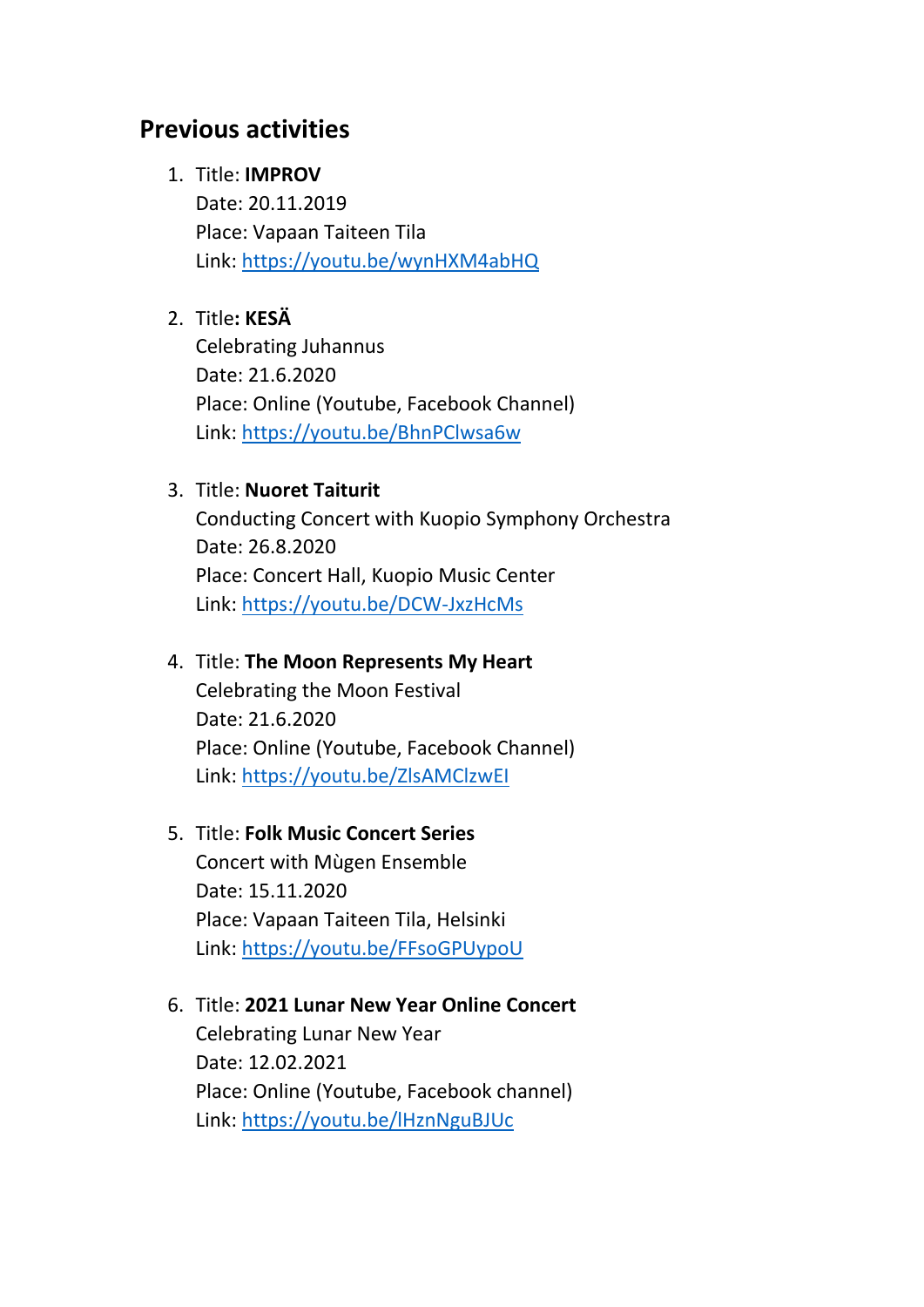# 7. Title: **Strange and Scared Noise VI** Concert with Sibelius Academy Percussion Department Date: 10.04.2021 Place: Musiikkitalo, Helsinki Link:<https://youtu.be/wdC5zuD8W2c>

# **Coming Project**

# 1. Title: **Serenadi-Ilta** Conducting Concert with Kirkkonummen Kamariorkesteri Date: 18.09.2021 Place: Kirkkonummen Kirkko

# 2. Title: **Dialogue between Taiwan and Finland**

Intercultural Concert series Date: 01.10.2021 Place: Internet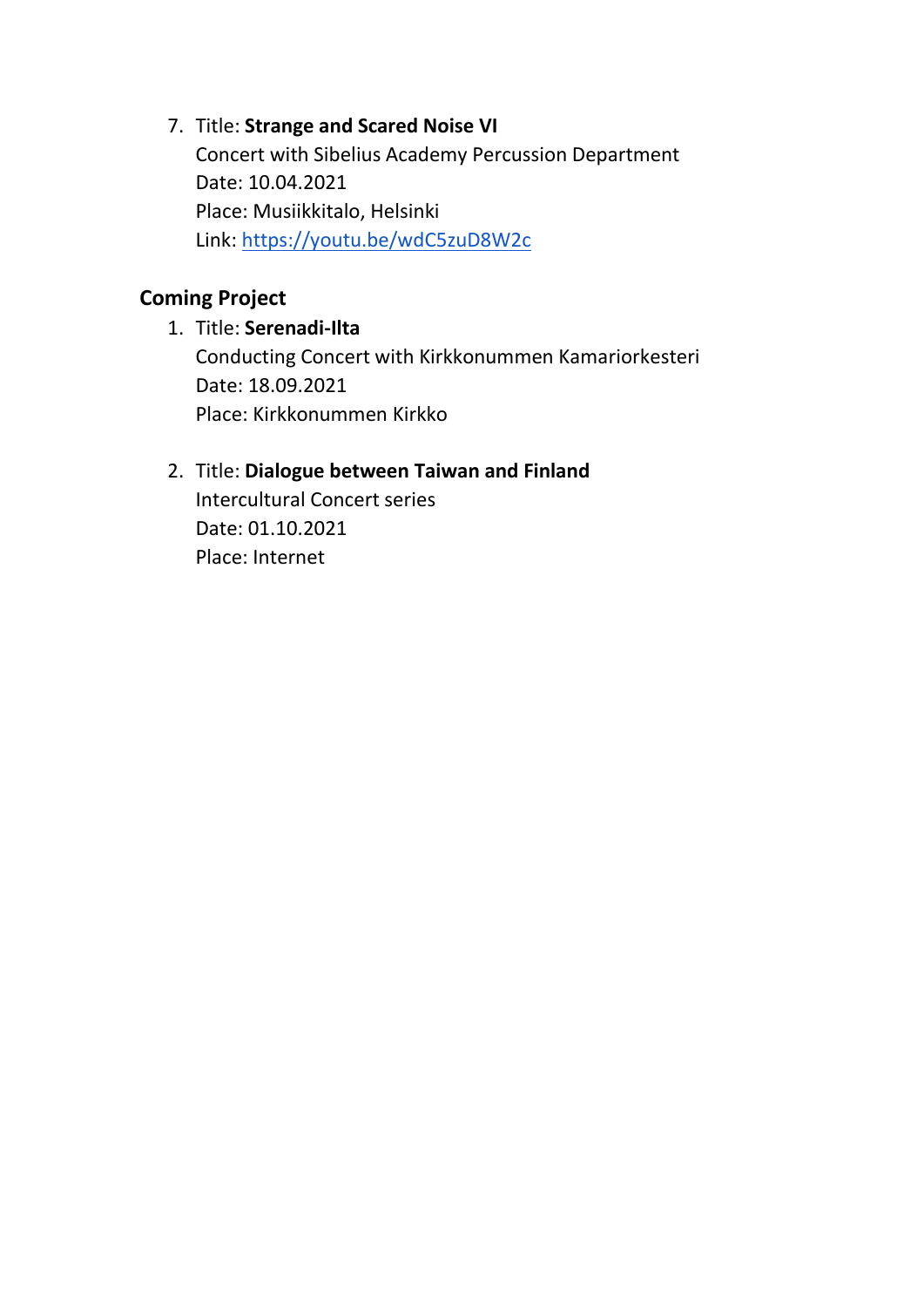# **Artistic Director: I-Han Fu**

#### **1. Degrees and qualifications**

31.10.2020 - Master's degree of orchestra conducting Sibelius Academy, University of Arts Helsinki Helsinki, Finland

05.06.2015 - Master's degree of percussion Conservatorium van Amsterdam, University of the Arts Amsterdam Amsterdam, The **Netherlands** 

20.06.2012 - Bachelor's degree, percussion (major), piano and conducting (minor) National Taipei University of Education, Music Department Taipei, Taiwan.

#### **2. Current employment**

Fumusic Studio/ Founder, Artistic Director (Performer, Educator) 01.09.2020 - current Helsinki, Finland

Taideyliopiston Sibelius-akatemia/ Nuotistonhoitaja, orkesterijärjestäjä 14.10.2019 - 21.06.2021 Helsinki, Finland

#### **3. Previous performing working experience**

Finnish Radio Symphony Orchestra, Freelance Percussionist 2017, 2018, Helsinki, Finland

Finnish Radio Symphony Orchestra, Assistant Conductor 08.2017~08.2018, Helsinki, Finland

The Nordanians, guest percussionist 26.01.2017~05.02.2017, Tour in Taiwan

'Oorkaan', Music Education Institute, 'Draai Orgel!' Theater musician / Actor 11.2014~06.2015, Amsterdam, The Netherlands

Nieuw Ensemble, Guest Percussionist 2013~2015, Amsterdam, The Netherlands

Insomnia Percussion Trio 2010~2016, Taiwan/the Netherlands